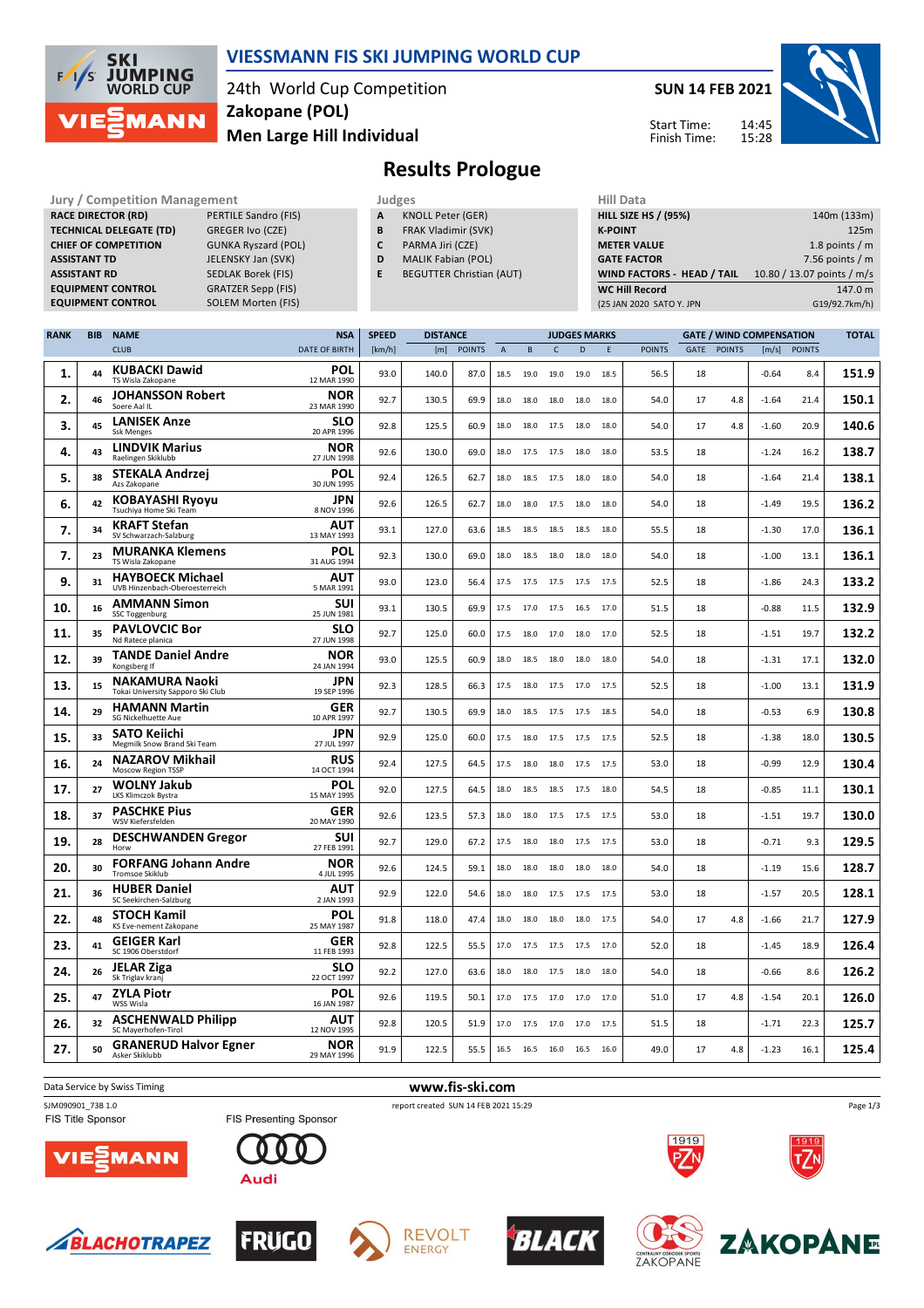

### **VIESSMANN FIS SKI JUMPING WORLD CUP**

24th World Cup Competition **Men Large Hill Individual Zakopane (POL)**

**SUN 14 FEB 2021**

Start Time: Finish Time:



# **Results Prologue**

| <b>RANK</b> | <b>BIB</b>               | <b>NAME</b>                                                   | <b>NSA</b>                | <b>SPEED</b> | <b>DISTANCE</b> |               |                |      |                | <b>JUDGES MARKS</b> |      |               |             | <b>GATE / WIND COMPENSATION</b> |         | <b>TOTAL</b>  |       |
|-------------|--------------------------|---------------------------------------------------------------|---------------------------|--------------|-----------------|---------------|----------------|------|----------------|---------------------|------|---------------|-------------|---------------------------------|---------|---------------|-------|
|             |                          | <b>CLUB</b>                                                   | <b>DATE OF BIRTH</b>      | [km/h]       | [m]             | <b>POINTS</b> | $\overline{A}$ | B    | $\mathsf{C}$   | D                   | E    | <b>POINTS</b> | <b>GATE</b> | <b>POINTS</b>                   | [m/s]   | <b>POINTS</b> |       |
| 28.         | 22                       | <b>BOYD-CLOWES Mackenzie</b><br>Altius Nordic Ski Club        | <b>CAN</b><br>13 JUL 1991 | 93.0         | 124.0           | 58.2          | 17.0           | 17.5 | 17.0           | 17.0                | 17.0 | 51.0          | 18          |                                 | $-0.93$ | 12.2          | 121.4 |
| 29.         |                          | <b>KALINICHENKO Vitaliv</b><br>ShVSM of Ivano-Frankivsk       | <b>UKR</b><br>9 AUG 1993  | 92.8         | 120.0           | 51.0          | 16.0           | 16.0 | 16.0           | 16.0                | 16.0 | 48.0          | 18          |                                 | $-1.68$ | 22.0          | 121.0 |
| 30.         | 14                       | <b>WASEK Pawel</b><br>WSS Wisla                               | <b>POL</b><br>2 JUN 1999  | 92.4         | 119.0           | 49.2          | 17.5           |      | 18.0 17.5 17.5 |                     | 17.0 | 52.5          | 18          |                                 | $-1.42$ | 18.6          | 120.3 |
| 31.         | 49                       | <b>EISENBICHLER Markus</b><br><b>TSV Siegsdorf</b>            | <b>GER</b><br>3 APR 1991  | 91.9         | 116.0           | 43.8          | 17.5           | 17.5 | 17.0           | 17.0                | 17.0 | 51.5          | 17          | 4.8                             | $-1.52$ | 19.9          | 120.0 |
| 32.         | 21                       | <b>SCHMID Constantin</b><br>Wsv Oberaudorf                    | <b>GER</b><br>27 NOV 1999 | 92.8         | 122.0           | 54.6          | 17.0           | 17.5 |                | 17.5 17.5 17.0      |      | 52.0          | 18          |                                 | $-1.02$ | 13.3          | 119.9 |
| 33.         | $\mathbf{1}$             | <b>KORNILOV Denis</b><br>Sdushor CSP N. Novgorod Dinamo       | <b>RUS</b><br>17 AUG 1986 | 93.2         | 120.0           | 51.0          | 15.5           | 17.0 | 16.0           | 16.5                | 16.5 | 49.0          | 18          |                                 | $-1.42$ | 18.6          | 118.6 |
| 34.         | $\overline{\phantom{a}}$ | <b>DEAN Decker</b><br>Steamboat Springs winter sports clu     | <b>USA</b><br>8 AUG 2000  | 92.3         | 118.0           | 47.4          | 17.0           | 17.5 |                | 17.5 17.0 17.0      |      | 51.5          | 18          |                                 | $-1.32$ | 17.2          | 116.1 |
| 35.         | 18                       | <b>KLIMOV Evgeniy</b><br><b>GBU TSTOVS Mos obl Start Perm</b> | <b>RUS</b><br>3 FEB 1994  | 92.6         | 121.5           | 53.7          | 17.0           | 17.5 | 17.0           | 16.0                | 17.0 | 51.0          | 18          |                                 | $-0.84$ | 11.0          | 115.7 |
| 36.         | 13                       | <b>ZAJC Timi</b><br>SSK Ljubno BTC                            | <b>SLO</b><br>26 APR 2000 | 91.9         | 118.5           | 48.3          | 17.0           | 17.5 | 17.0           | 17.0                | 17.0 | 51.0          | 18          |                                 | $-1.06$ | 13.9          | 113.2 |
| 37.         | 19                       | <b>LACKNER Thomas</b><br>HSV Absam-Bergisel-Tirol             | <b>AUT</b><br>9 APR 1993  | 92.7         | 119.5           | 50.1          | 16.5           | 16.5 | 16.5           | 17.0                | 16.5 | 49.5          | 18          |                                 | $-0.87$ | 11.4          | 111.0 |
| 38.         | 12                       | <b>BARTOL Tilen</b><br>SSK Sam Ihan                           | <b>SLO</b><br>17 APR 1997 | 92.6         | 115.5           | 42.9          | 17.0           | 17.5 | 17.0           | 17.0                | 17.0 | 51.0          | 18          |                                 | $-1.27$ | 16.6          | 110.5 |
| 39.         | R                        | <b>INSAM Alex</b><br>G.S. FIAMME ORO MOENA                    | <b>ITA</b><br>19 DEC 1997 | 92.2         | 111.0           | 34.8          | 15.5           | 16.5 | 16.5           | 16.5                | 16.5 | 49.5          | 18          |                                 | $-1.77$ | 23.1          | 107.4 |
| 40.         |                          | <b>WOHLGENANNT Ulrich</b><br>SK Kehlegg-Vorarlberg            | <b>AUT</b><br>1 AUG 1994  | 92.6         | 112.5           | 37.5          | 16.0           | 17.0 | 16.5           | 16.0                | 15.5 | 48.5          | 18          |                                 | $-1.62$ | 21.2          | 107.2 |
| 41.         | 25                       | <b>FREUND Severin</b><br><b>WSV DJK Rastbuechl</b>            | <b>GER</b><br>11 MAY 1988 | 93.0         | 116.5           | 44.7          | 16.0           | 16.0 | 16.0           | 16.0                | 15.5 | 48.0          | 18          |                                 | $-1.06$ | 13.9          | 106.6 |
| 42.         | 40                       | <b>SATO Yukiya</b><br>Megmilk Snow Brand Ski Team             | <b>JPN</b><br>19 JUN 1995 | 92.4         | 111.5           | 35.7          | 16.5           | 17.5 | 16.5           | 16.5                | 16.0 | 49.5          | 18          |                                 | $-1.54$ | 20.1          | 105.3 |
| 43.         | 10 <sup>1</sup>          | <b>ZOGRAFSKI Vladimir</b><br><b>NSA</b>                       | <b>BUL</b><br>14 JUL 1993 | 91.7         | 112.5           | 37.5          | 16.0           | 17.0 | 16.5           | 16.0 16.0           |      | 48.5          | 18          |                                 | $-1.36$ | 17.8          | 103.8 |
| 44.         | 20                       | <b>PREVC Domen</b><br>Sk Triglav kranj                        | <b>SLO</b><br>4 JUN 1999  | 93.0         | 111.5           | 35.7          | 15.0           | 16.0 | 14.5           | 15.0                | 15.0 | 45.0          | 18          |                                 | $-1.38$ | 18.0          | 98.7  |
| 45.         | $\overline{ }$           | <b>MARUSIAK Yevhen</b><br>ShVSM of Ivano-Frankivsk            | <b>UKR</b><br>16 MAR 2000 | 92.2         | 102.0           | 18.6          | 14.5           | 15.5 | 14.0           | 15.0                | 14.5 | 44.0          | 18          |                                 | $-1.75$ | 22.9          | 85.5  |
| 46.         | 3                        | <b>MUMINOV Sabirzhan</b><br>Almaty                            | KAZ<br>16 APR 1994        | 92.3         | 103.5           | 21.3          | 16.0           | 16.5 | 15.5           | 16.0                | 15.5 | 47.5          | 18          |                                 | $-1.16$ | 15.2          | 84.0  |
| 47.         |                          | <b>TKACHENKO Sergey</b><br>Ski Club VKO                       | KAZ<br>8 JUN 1999         | 91.8         | 94.0            | 4.2           | 12.5           |      |                | 15.0 13.5 12.5 13.0 |      | 39.0          | 18          |                                 | $-1.69$ | 22.1          | 65.3  |

#### **Not Permitted To Start**

6 MALTSEV Kevin EST SCE 4

#### **Did Not Start**

| $P1$ and $P2$ and $P3$          |            |  |  |  |  |  |  |  |  |  |  |  |
|---------------------------------|------------|--|--|--|--|--|--|--|--|--|--|--|
| HOERI<br>HOERL Jan<br>.         | AUT        |  |  |  |  |  |  |  |  |  |  |  |
| <b>MARKENG Thomas Aasen</b><br> | <b>NOR</b> |  |  |  |  |  |  |  |  |  |  |  |

SCE 4 : SUIT